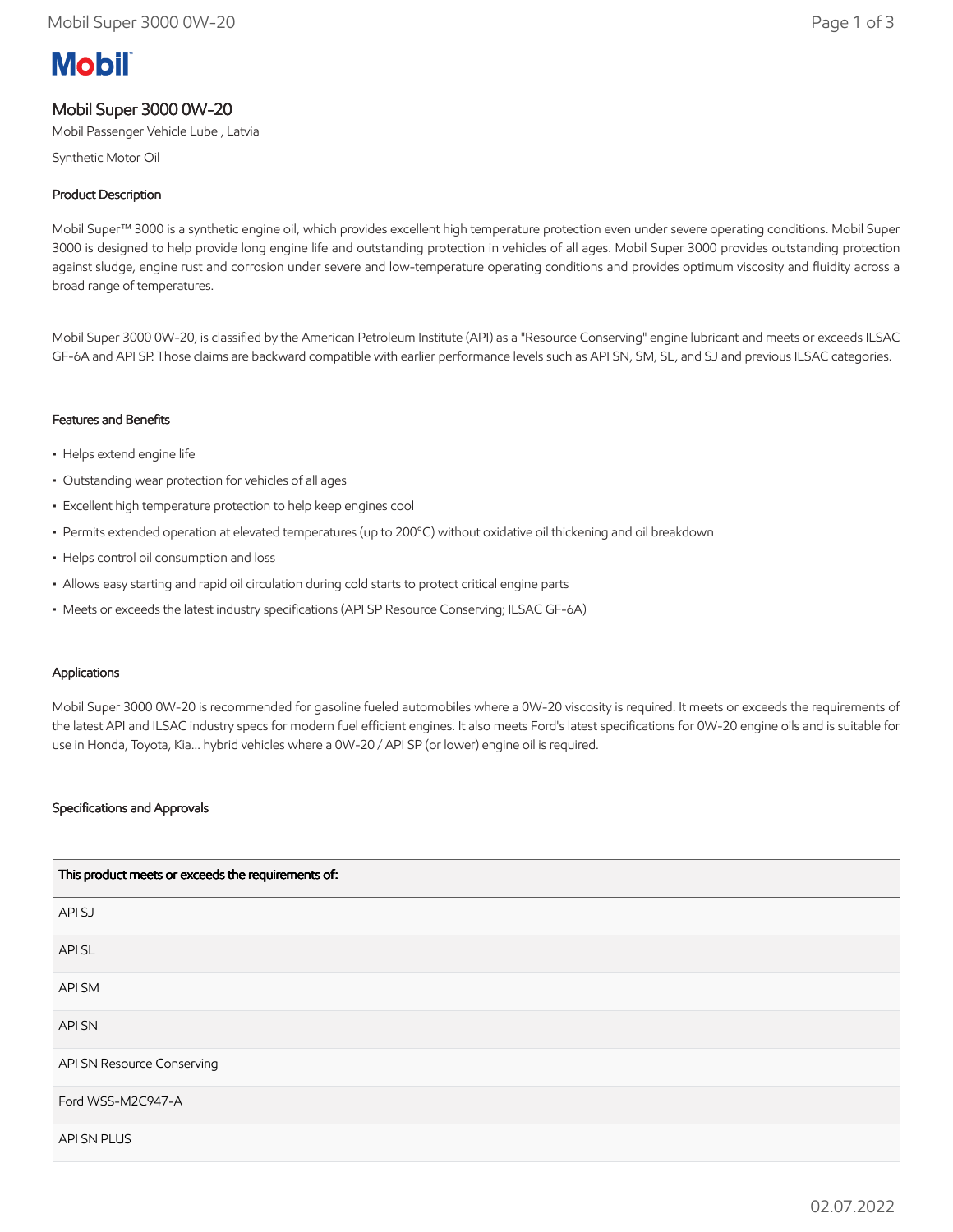$\vert$  . This product meets or exceeds the requirements of:

| This product meets or exceeds the requirements of. |
|----------------------------------------------------|
| API SN PLUS RESOURCE CONSERVING                    |
| API SP                                             |
| API SP Resource Conserving                         |
| ILSAC GF-6A                                        |
| Ford WSS-M2C947-B1                                 |
| FORD WSS-M2C962-A1                                 |

#### Properties and Specifications

| Property                                      |                  |
|-----------------------------------------------|------------------|
| Grade                                         | <b>SAE 0W-20</b> |
| Density @ 15.6 C, g/ml, ASTM D4052            | 0.847            |
| Flash Point, Cleveland Open Cup, °C, ASTM D92 | 220              |
| Kinematic Viscosity @ 100 C, mm2/s, ASTM D445 | 8.5              |
| Kinematic Viscosity @ 40 C, mm2/s, ASTM D445  | 44.9             |
| Pour Point, °C, ASTM D97                      | $-42$            |
| Viscosity Index, ASTM D2270                   | 170              |

#### Health and safety

Health and Safety recommendations for this product can be found on the Material Safety Data Sheet (MSDS) @ [http://www.msds.exxonmobil.com/psims](http://www.msds.exxonmobil.com/psims/psims.aspx) /psims.aspx

All trademarks used herein are trademarks or registered trademarks of Exxon Mobil Corporation or one of its subsidiaries unless indicated otherwise.

01-2022

.

Typical Properties are typical of those obtained with normal production tolerance and do not constitute a specification. Variations that do not affect product performance are to be expected during normal manufacture and at different blending locations. The information contained herein is subject to change without notice. All products may not be available locally. For more information, contact your local ExxonMobil contact or visit [www.exxonmobil.com](http://www.exxonmobil.com/)

ExxonMobil is comprised of numerous affiliates and subsidiaries, many with names that include Esso, Mobil, or ExxonMobil. Nothing in this document is intended to override or supersede the corporate separateness of local entities. Responsibility for local action and accountability remains with the local ExxonMobil-affiliate entities.